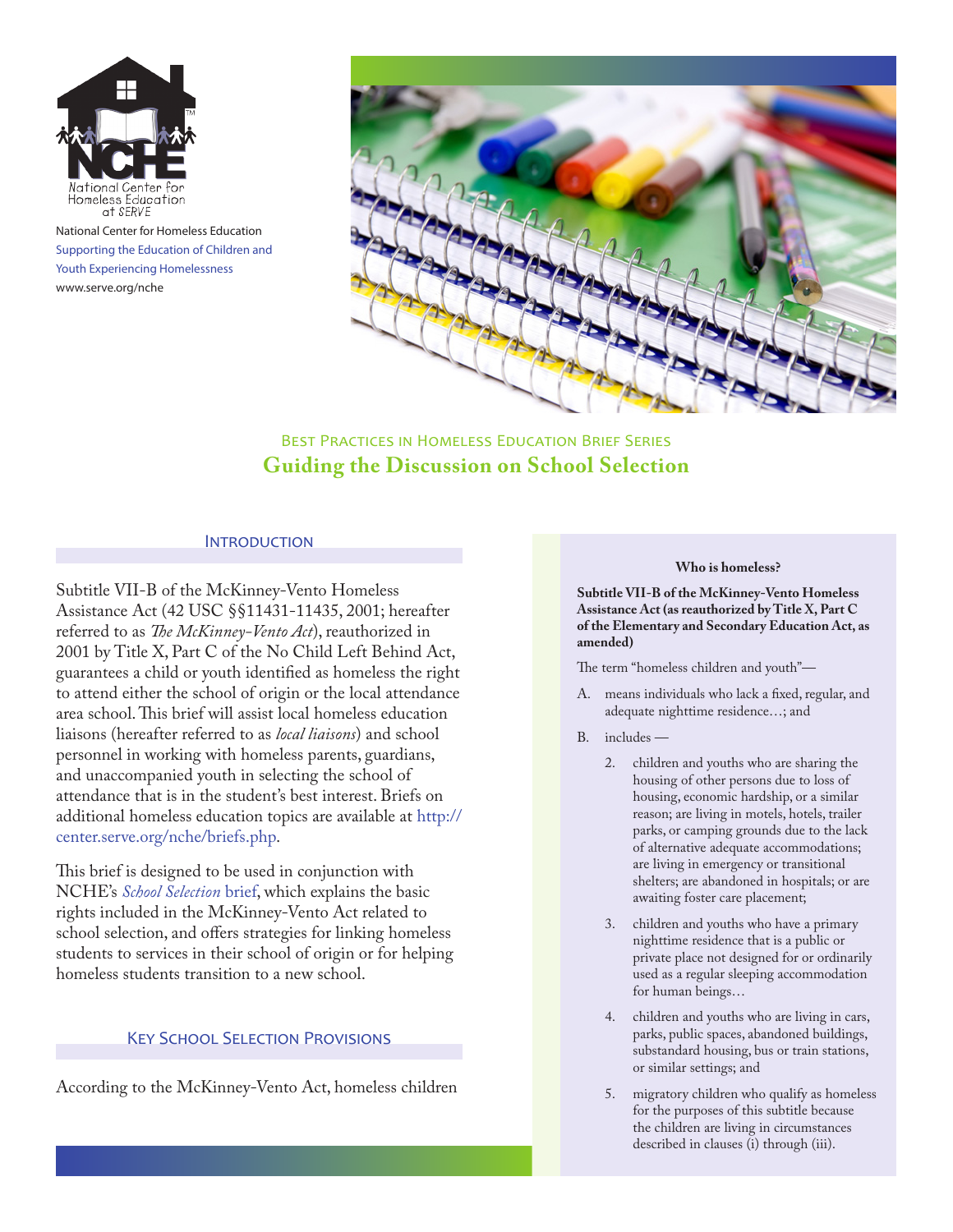and youth may continue attending their school of origin or enroll in and attend the local school (see *[Legislative Excerpts Related to School Selection](#page-2-0)* for more information). *School of origin* is defined as the school that the child or youth attended when permanently housed or the school in which the child or youth was last enrolled (42 U.S.C. § 11432(g)(3)(G), 2001). *Local school* is defined as any public school that nonhomeless students who live in the attendance area in which the child or youth is actually living are eligible to attend  $(42 \text{ U.S.C. } \S 11432(g)(3)(\text{A}))$ (ii), 2001).

The Act states that in determining the best interest of the child or youth, the LEA must, to the extent feasible, keep a homeless child or youth in the school of origin, except when doing so is contrary to the wishes of the parent or guardian (or in the case of an unaccompanied homeless youth, against the youth's wishes) (42

# U.S. Department of Education Guidance, Question G-4

### **G-4. What should a school district consider when determining the extent to which it is feasible to educate a homeless child or youth in his or her school of origin?**

As stated above, to the extent feasible, a district must educate a homeless child or youth in his or her school of origin, unless doing so is contrary to the wishes of the parent or guardian. The placement determination should be a student-centered, individualized determination. Factors that an LEA may consider include the age of the child or youth; the distance of a commute and the impact it may have on the student's education; personal safety issues; a student's need for special instruction (e.g., special education and related services); the length of anticipated stay in a temporary shelter or other temporary location; and the time remaining in the school year.

The full text of the Guidance is available at [http://](http://www2.ed.gov/programs/homeless/guidance.pdf) [www2.ed.gov/programs/homeless/guidance.pdf](http://www2.ed.gov/programs/homeless/guidance.pdf).

### U.S.C.  $\S$  11432(g)(3)(B)(i), 2001).

According to Question G-4 (see sidebar) of the U.S. Department of Education's *Education for Homeless Children and Youth Program Non-Regulatory Guidance* (2004, p. 14), the school placement decision should be a student-centered, individualized determination. Factors that an LEA may consider include:

- the age of the child or youth,
- the distance of the commute to and from the school of origin and its impact on the student's education,
- personal safety issues,
- the student's need for special instruction (e.g., special education and related services),
- the anticipated length of stay in a temporary shelter or other temporary location, and
- the time remaining in the school year.

### Determining Best Interest

Local liaisons can play an instrumental role in assisting homeless parents, guardians, and unaccompanied youth in selecting the school that will best meet the student's needs. The local liaison should:

- ensure that homeless parents, guardians, and unaccompanied youth understand the school selection options;
- reinforce the importance of school stability and educational continuity; and
- discuss with the homeless parents, guardians, and unaccompanied youth their unique circumstances, and assist them in making the most appropriate choice.

Consider the following questions when determining the best interest of each student:

- 1. How permanent does the family's current living arrangement appear to be?
- 2. How deep are the child's or youth's ties to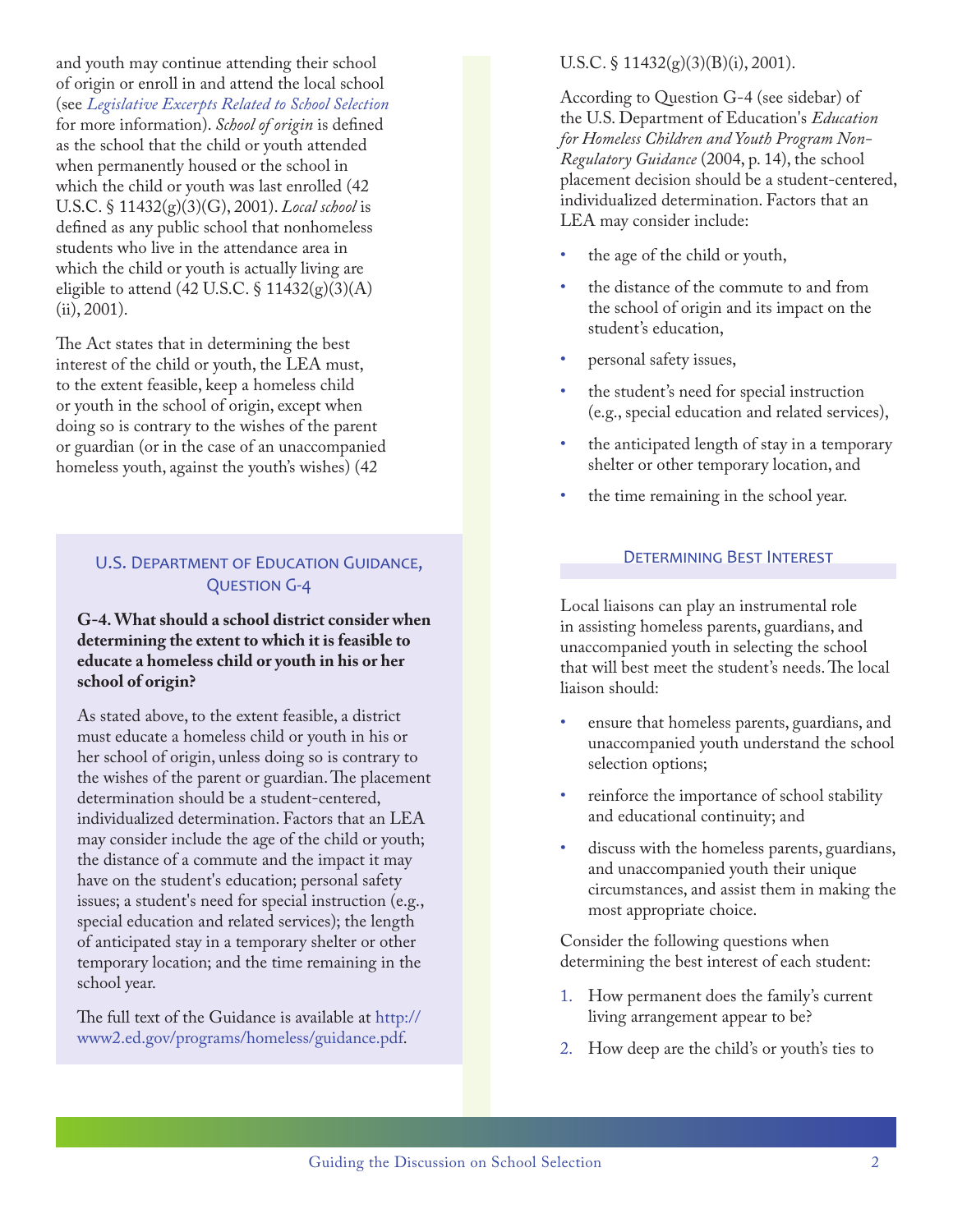his or her current school?

- 3. How anxious is the child or youth about an upcoming or recent move?
- 4. How strong is the child academically?
- 5. How do the programs and activities at the local school compare to those at the school of origin?
- 6. Does one school have programs and activities that address the unique needs or interests of the student that the other school does not have?
- 7. Would the timing of the school transfer coincide with a logical juncture, such as after testing, after an event significant to the child or youth, or at the end of the school year?
- 8. How would the length of the commute to and from the school of origin impact the child's or youth's education?
- 9. Are there any safety issues to consider?

Once the local liaison and the parents, guardians, or youth discuss these questions, they should determine which school would be in the student's best interest. Local liaisons may wish to use the checklist entitled *School Selection: A Checklist for Decision-making*, available on page 4, to help guide the conversation.

If remaining in the school of origin is the best option for the student, then transportation must be provided at the request of the parent or guardian (or in the case of an unaccompanied youth, the local liaison) (42 U.S.C.  $\S$  11432(g)(1) J)(iii), 2001).

If enrolling in the local school is the best option for the student, the local liaison in the district of origin should contact the local liaison in the district in which the child or youth is living (if these are two different districts), arrange to transfer needed records and samples of the student's work to the enrolling school, and notify the student's current teachers of his or her departure so that they can assist with farewell activities.

Review NCHE's *[School Selection](http://center.serve.org/nche/downloads/briefs/school_selection.pdf)* brief for

additional strategies to ensure that homeless children and youth receive needed services at the school of origin or the local school.

## <span id="page-2-0"></span>Legislative Excerpts Related to School **SELECTION**

## (3) LOCAL EDUCATIONAL AGENCY REQUIREMENTS-

(A) IN GENERAL- The local educational agency serving each child or youth to be assisted under this subtitle shall, according to the child's or youth's best interest--

(i) continue the child's or youth's education in the school of origin for the duration of homelessness--

(I) in any case in which a family becomes homeless between academic years or during an academic year; or

(II) for the remainder of the academic year, if the child or youth becomes permanently housed during an academic year; or

(ii) enroll the child or youth in any public school that nonhomeless students who live in the attendance area in which the child or youth is actually living are eligible to attend.

42 U.S.C. § 11432(g)(3)(A)

(B) BEST INTEREST- In determining the best interest of the child or youth under subparagraph (A), the local educational agency shall--

(i) to the extent feasible, keep a homeless child or youth in the school of origin, except when doing so is contrary to the wishes of the child's or youth's parent or guardian;

(ii) provide a written explanation, including a statement regarding the right to appeal under subparagraph (E), to the homeless child's or youth's parent or guardian, if the local educational agency sends such child or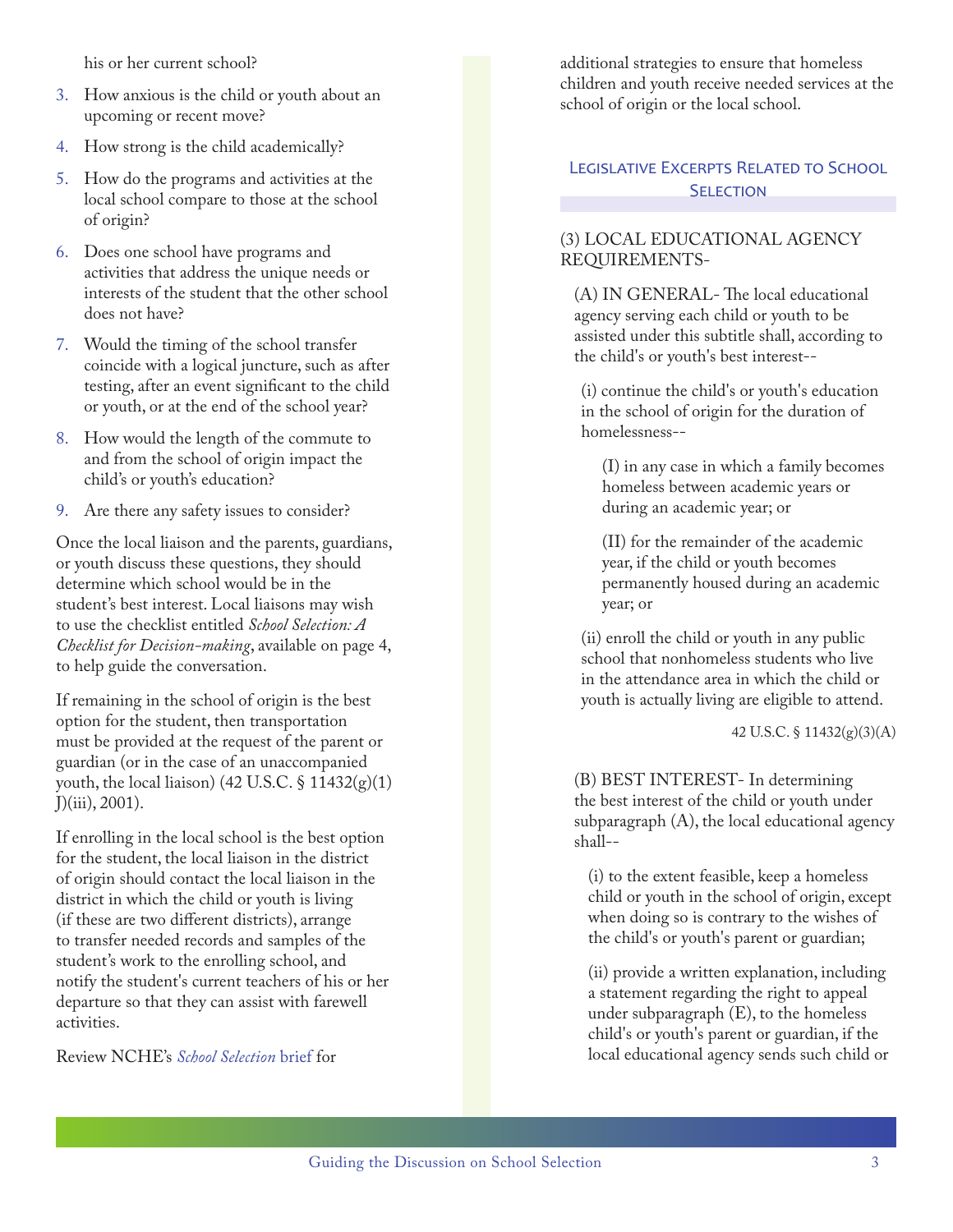youth to a school other than the school of origin or a school requested by the parent or guardian; and

(iii) in the case of an unaccompanied youth, ensure that the homeless liaison designated under paragraph  $(1)(J)(ii)$  assists in placement or enrollment decisions under this subparagraph, considers the views of such unaccompanied youth, and provides notice to such youth of the right to appeal under subparagraph (E).

42 U.S.C. § 11432(g)(3)(B)

#### **ADDITIONAL RESOURCES**

- • *Education for Homeless Children and Youth Program Non-Regulatory Guidance* (U.S. Department of Education): [http://www2.](http://www2.ed.gov/programs/homeless/guidance.pdf) [ed.gov/programs/homeless/guidance.pdf](http://www2.ed.gov/programs/homeless/guidance.pdf)
- Homeless Liaison Toolkit (National Center for Homeless Education): [http://center.serve.](http://center.serve.org/nche/pr/liaison_toolkit.php ) [org/nche/pr/liaison\\_toolkit.php](http://center.serve.org/nche/pr/liaison_toolkit.php )
- **School Selection** (National Center for Homeless Education): [http://center.serve.](http://center.serve.org/nche/downloads/briefs/school_selection.pdf) [org/nche/downloads/briefs/school\\_selection.](http://center.serve.org/nche/downloads/briefs/school_selection.pdf) [pdf](http://center.serve.org/nche/downloads/briefs/school_selection.pdf)
- The McKinney-Vento Homeless Assistance Act: <http://center.serve.org/nche/legis/mv.php>

#### **REFERENCES**

- McKinney-Vento Homeless Assistance Act of 2001. 42 USC §§11431–11435. Retrieved from [http://www2.ed.gov/](http://www2.ed.gov/programs/homeless/legislation.html) [programs/homeless/legislation.html](http://www2.ed.gov/programs/homeless/legislation.html)
- U.S. Department of Education. (2004). *Education for Homeless Children and Youth program non-regulatory guidance*. Retrieved from [http://www2.ed.gov/](http://www2.ed.gov/programs/homeless/guidance.pdf) [programs/homeless/guidance.pdf](http://www2.ed.gov/programs/homeless/guidance.pdf)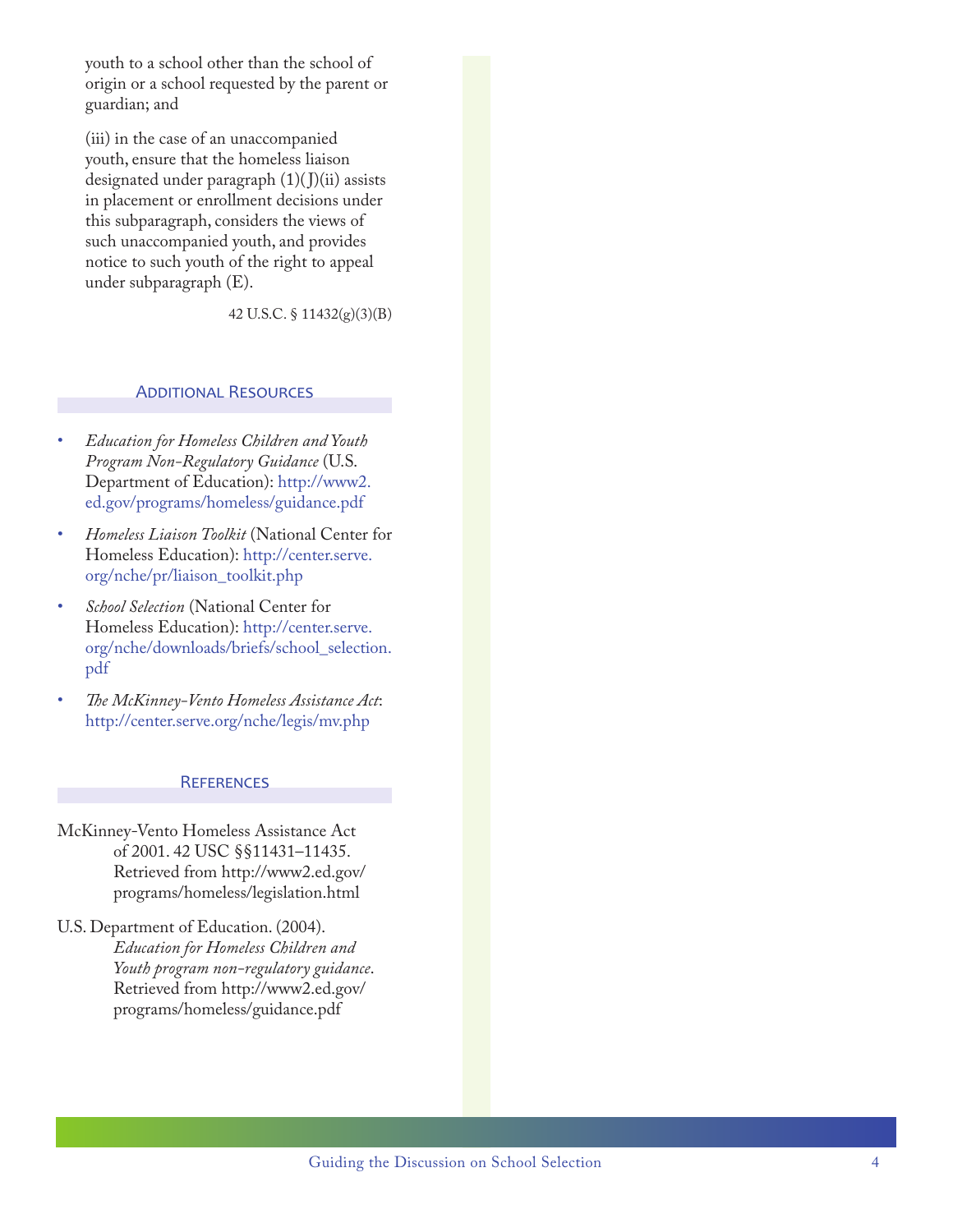| <b>School of Origin Considerations</b> |                                                                                                                                                                                                                                                                                                                                                                        | <b>Local School Considerations</b> |                                                                                                                                                                                                                                                                                                      |
|----------------------------------------|------------------------------------------------------------------------------------------------------------------------------------------------------------------------------------------------------------------------------------------------------------------------------------------------------------------------------------------------------------------------|------------------------------------|------------------------------------------------------------------------------------------------------------------------------------------------------------------------------------------------------------------------------------------------------------------------------------------------------|
|                                        | <b>Continuity of instruction</b><br>The student would be served best at the school of<br>origin due to circumstances that look to his or her<br>past.                                                                                                                                                                                                                  |                                    | <b>Continuity of instruction</b><br>The student would be served best due to<br>circumstances that look to his or her future.                                                                                                                                                                         |
|                                        | Age and grade placement of the student<br>Maintaining friends and contacts with peers<br>is critical to the student's meaningful school<br>experience and participation. The student has been<br>in this environment for an extended period of<br>time.                                                                                                                |                                    | Age and grade placement of the student<br>Maintaining friends and contacts with peers in<br>the school of origin is not particularly critical to<br>the student's meaningful school experience and<br>participation. The student has attended the school<br>of origin for only a brief time.         |
|                                        | Academic strength<br>The student's academic performance is weak, and<br>the student would fall further behind if he/she<br>transferred to another school.                                                                                                                                                                                                              |                                    | Academic strength<br>The student's academic performance is strong and<br>at grade level, and the student likely would recover<br>academically from a school transfer.                                                                                                                                |
|                                        | Social and emotional state<br>The student is suffering from the effects of<br>mobility, has developed strong ties to the current<br>school, and does not want to leave.                                                                                                                                                                                                |                                    | Social and emotional state<br>The student seems to be coping adequately with<br>mobility, does not feel strong ties to the current<br>school, and does not mind transferring.                                                                                                                        |
|                                        | Distance of the commute and its impact on the<br>student's education<br>The advantages of continuing to attend the school<br>of origin outweigh any potential disadvantages<br>presented by the length of the commute.                                                                                                                                                 | $\mathcal{L}$                      | Distance of the commute and its impact on the<br>student's education<br>A shorter commute may help the student's<br>concentration, attitude, or readiness for school.<br>The local school can meet all of the necessary<br>educational and special needs of the student.                             |
|                                        | Personal safety of the student<br>The school of origin has advantages for the safety<br>of the student.                                                                                                                                                                                                                                                                |                                    | Personal safety of the student<br>The local school has advantages for the safety of<br>the student.                                                                                                                                                                                                  |
|                                        | Student's need for special instruction<br>The student's need for special instruction, such<br>as Section 504 or special education and related<br>services, can be met better at the school of origin.                                                                                                                                                                  |                                    | Student's need for special instruction<br>The student's need for special instruction, such<br>as Section 504 or special education and related<br>services, can be met better at the local attendance<br>area school.                                                                                 |
|                                        | Length of anticipated stay in a temporary shelter<br>or other temporary location<br>The student's current living situation is outside<br>of the school of origin's attendance zone, but<br>his/her living situation or location continues to<br>be uncertain. The student will benefit from the<br>continuity offered by continuing to attend the<br>school of origin. | $\overline{\phantom{a}}$           | Length of anticipated stay in a temporary shelter<br>or other temporary location<br>The student's current living situation appears stable<br>and unlikely to change suddenly; the student will<br>benefit from developing relationships with school<br>peers who live in his or her local community. |

*This checlist was adapted from the Texas Homeless Education Office (THEO).*